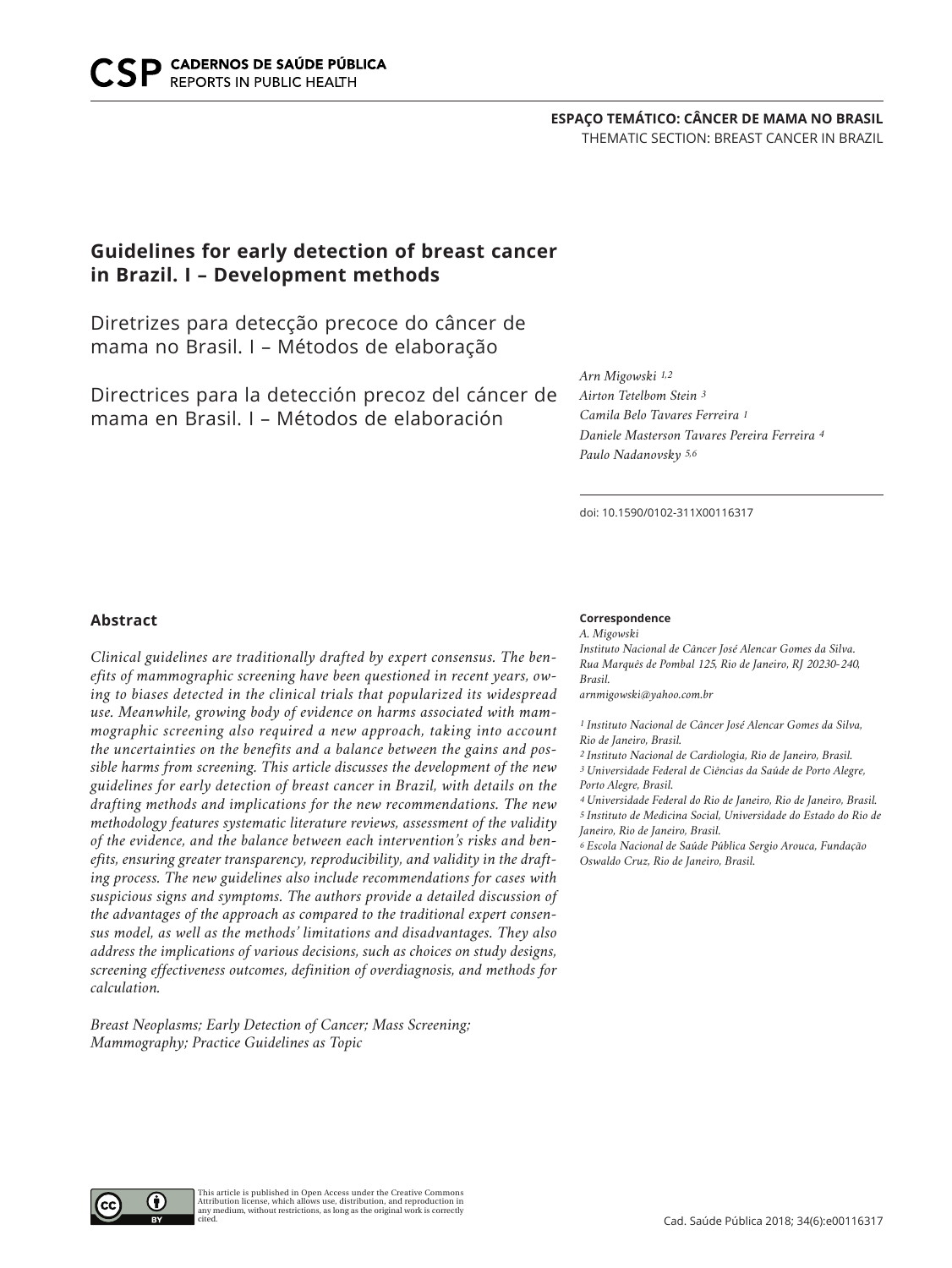## **Introduction**

Clinical guidelines essentially aim to assist evidence-based decision-making, both for health professionals and health system users and policymakers. Traditionally, clinical guidelines, also known as clinical practice guides or clinical protocols, are drafted by expert consensus or based on clinical protocols from what are considered excellent services. Even in guidelines with incipient incorporation of some evidence-based features, such as a certain formalization of the literature search process and the classification of levels of evidence, such evidence is often chosen by convenience in order to confirm either prevailing practice or the opinion of the group drafting the recommendations.

The Brazilian Ministry of Health has made an effort in recent years to produce clinical guidelines and replace the country's hegemonic model, based mainly on expert opinions and narrative literature reviews. This effort resulted in the creation of the so-called "Clinical Protocols and Treatment Guidelines", which have succeeded both in increasing the country's prevailing quality standard for guidelines and the publication of a wide range of guidelines on diverse themes in a short space of time, generally broad enough to cover a major portion of the line of care for each respective disease. Even so, the analysis of a random sample of these Ministry of Health protocols using the AGREE II instrument showed that there is still considerable room for improvement in the drafting process 1. The new guidelines for early detection of breast cancer in Brazil used a pioneering development method for the country, based on systematic literature reviews and a risk-benefit analysis for each intervention according to the best available evidence 2. This article aims to present the development process of the new guidelines for early detection of breast cancer in Brazil, with details on the methods used and their implications for the new recommendations.

### **History of government recommendations for early detection of breast cancer in Brazil**

Following the creation of the Brazilian Unified National Health System (SUS), government recommendations for early detection of breast cancer were backed initially by the Viva Mulher Program (1996-2003), which recommended, as strategies for early detection of breast cancer in the country, monthly screening with breast self-examination and annual clinical examination. These procedures were performed by physicians or nurses in all the women, especially those 40 years or older, reserving mammography for diagnostic confirmation 3. According to a publication from 2002 by the Brazilian National Cancer Institute (INCA), mammograms were to be used primarily for diagnostic purposes, ordered by a medical specialist in case of an abnormal physical examination or annually starting at 40 years for women at high risk of developing breast cancer. According to this same publication, all women 50 to 69 years of age should ideally undergo an annual mammogram, but according to the availability of resources, the exam could only be ordered by a medical specialist in case of an abnormal physical examination 4,5. These recommendations reflected an institutional position at the time, but without any formal method for guidelines development.

In order to develop a more in-depth document on the issue and simultaneously involve more actors in the drafting process, the Ministry of Health (through INCA and the Technical Area on Women's Health, and with the support of medical societies) organized the "Workshop for Drafting Recommendations for the National Breast Cancer Control Program" in November 2003. The event featured participation by representatives from various areas of the Ministry of Health, state administrators, researchers, university professors, representatives of medical specialty societies, and civil society organizations. The workshop produced a consensus document that established the national guidelines for early detection of breast cancer, lasting from 2004 until September 2015 6. The method used to draft the recommendations was expert consensus, and their guidelines' broad scope included primary prevention, early detection, diagnosis, treatment, and palliative care. In this consensus document, mammographic screening was recommended for the first time as a public health strategy by the Federal Government 6. The recommendation was reinforced by publication of the "Pact for Life" in 2006, whose operational guidelines included the target of expanding mammographic screening coverage to 60% of the target population 7, and later by the Plan for Chronic Noncommunicable Dis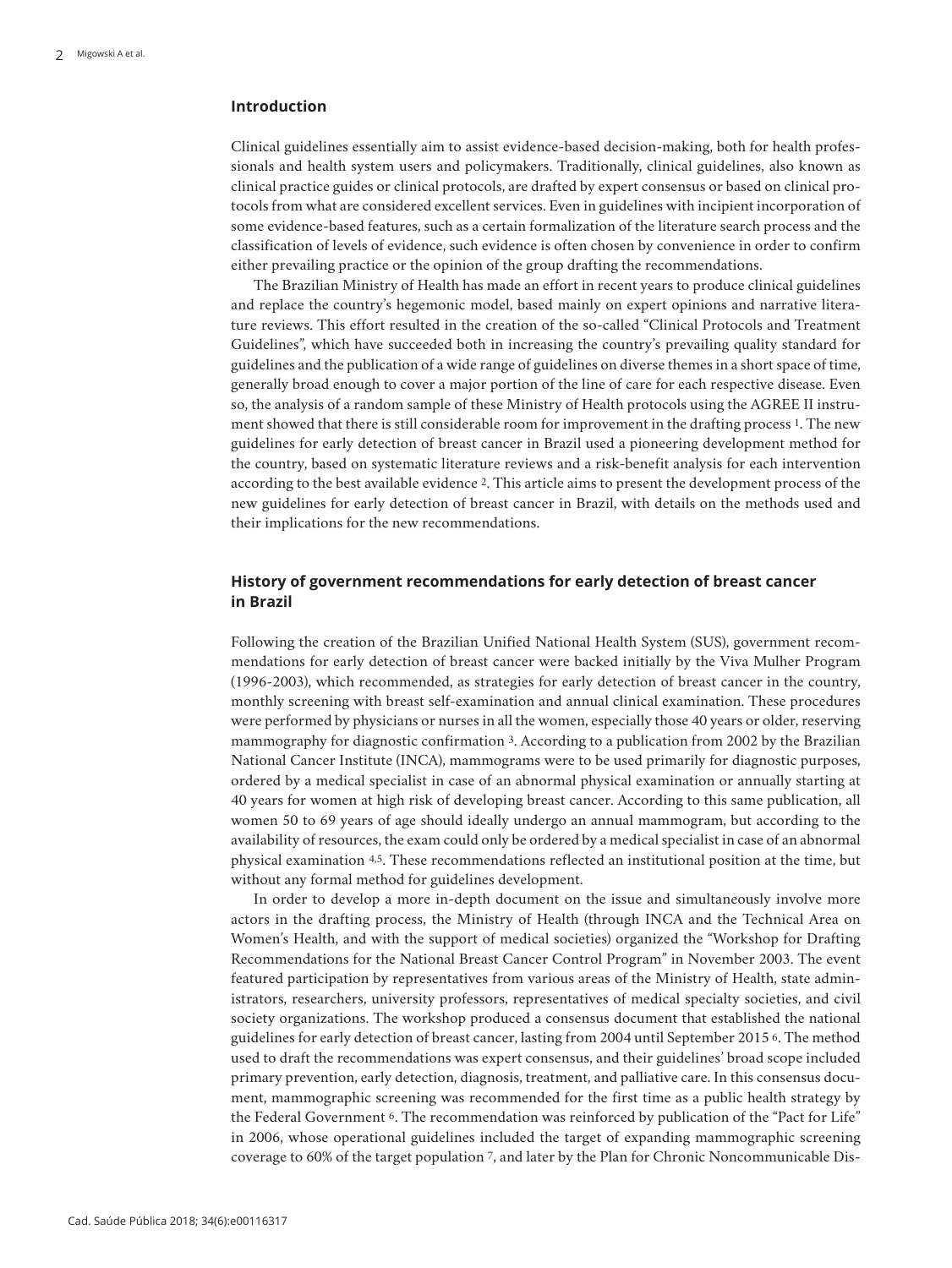eases, which increased the target to 70% by 2022 8. By defining the target population as women 50 to 69 years of age with biennial screening, although without explicitly citing the underlying evidence for each recommendation, the guidelines from the 2004 consensus were in line with those of the World Health Organization and countries with a tradition of screening programs, especially in Europe 9,10.

Although the 2004 consensus did not recommend teaching breast self-examination, it maintained the traditional recommendation of annual screening with clinical breast examination in women 40 years or older 6. Although the evidence for this recommendation is very weak 11, other similar recommendations are found in the guidelines of developing countries in Latin America, Africa, and Asia 3,10,12,13, generally including women under 50 years in the target population. Indirect criteria, such as a younger population age structure than in Europe and North America, less access to mammography, and lower accuracy of this exam in young women, as well as habitually later tumor detection in these countries, are the justifications usually presented for this recommendation of annual screening with clinical examination.

## **Evolution of evidence on early detection of breast cancer and the need for a new conceptual and methodological approach**

Scientific acceptance of mammographic screening reached its peak in the 1990s after important national screening programs were implemented in various European countries in the 1980s and a meta-analysis of Swedish clinical trials, published in 1993, showed a 29% relative reduction in breast cancer mortality 14. Still, early in the last decade a systematic Cochrane Collaboration review identified several biases in most of the mammographic screening trials, which may have overestimated the effect sizes in the reduction of breast cancer mortality 15, thus triggering a long period of controversies on screening which has lasted to this day. Some biases involved the randomization process, including random sequence generation, allocation concealment, and evidence of imbalance in the comparison groups at baseline, thereby compromising comparability between groups in some trials 16. Most trials may also have been affected by measurement bias of the breast cancer mortality outcome, due to lack of blinding of the persons responsible for assessing cause of death in relation to allocation of the intervention (screening). The presence of biases in some studies is also suggested by the fact that older clinical trials with important contamination presented larger effects in the reduction of mortality, which may have been overestimated 16.

Bias in the estimation of screening efficacy would be even greater if observational studies were considered, since they potentially introduce other biases, including healthy screenee bias, since individuals that agree to be screened tend to be healthier, more health-conscious, and more adherent to medical recommendations. Evidence suggests that women who agree to mammographic screening have less risk of dying from other causes unrelated to breast cancer or to screening 17. Therefore, two main points for the evaluation of screening efficacy in new guidelines would be to include only systematic reviews of clinical trials on the efficacy of mammographic screening and quality evaluation of the selected studies.

In addition to these questions on screening efficacy, recent years have witnessed growing evidence on the harms of mammographic screening. The most serious and important harms are overdiagnosis and overtreatment 18. Overdiagnosis means the diagnosis of breast cancer cases that would never manifest clinically if they had not been detected by routine screening of asymptomatic women. They are not false-positives, since they meet the histopathologic criteria for breast cancer. That is, they were first detected on mammography and subsequently confirmed through biopsy. This is a limitation to the state-of-the-art in the determination of breast cancer prognosis. Current research indicates that overdiagnosis involves cases of both in situ and invasive breast cancer 19. An observational study with data from Surveillance, Epidemiology, and End Results (SEER) estimated that 31% of all cancer cases diagnosed in the United States in women 40 years or older corresponded to overdiagnosis 20. This proportion would probably be higher than that found in Canadian clinical trials if the researchers had only considered the cancers diagnosed by screening. The tumor's own biological characteristics, many of which still unknown to science, are manifested as this non-progressive or scarcely aggressive behavior. At the individual level, it is impossible to know whether a case of breast cancer discovered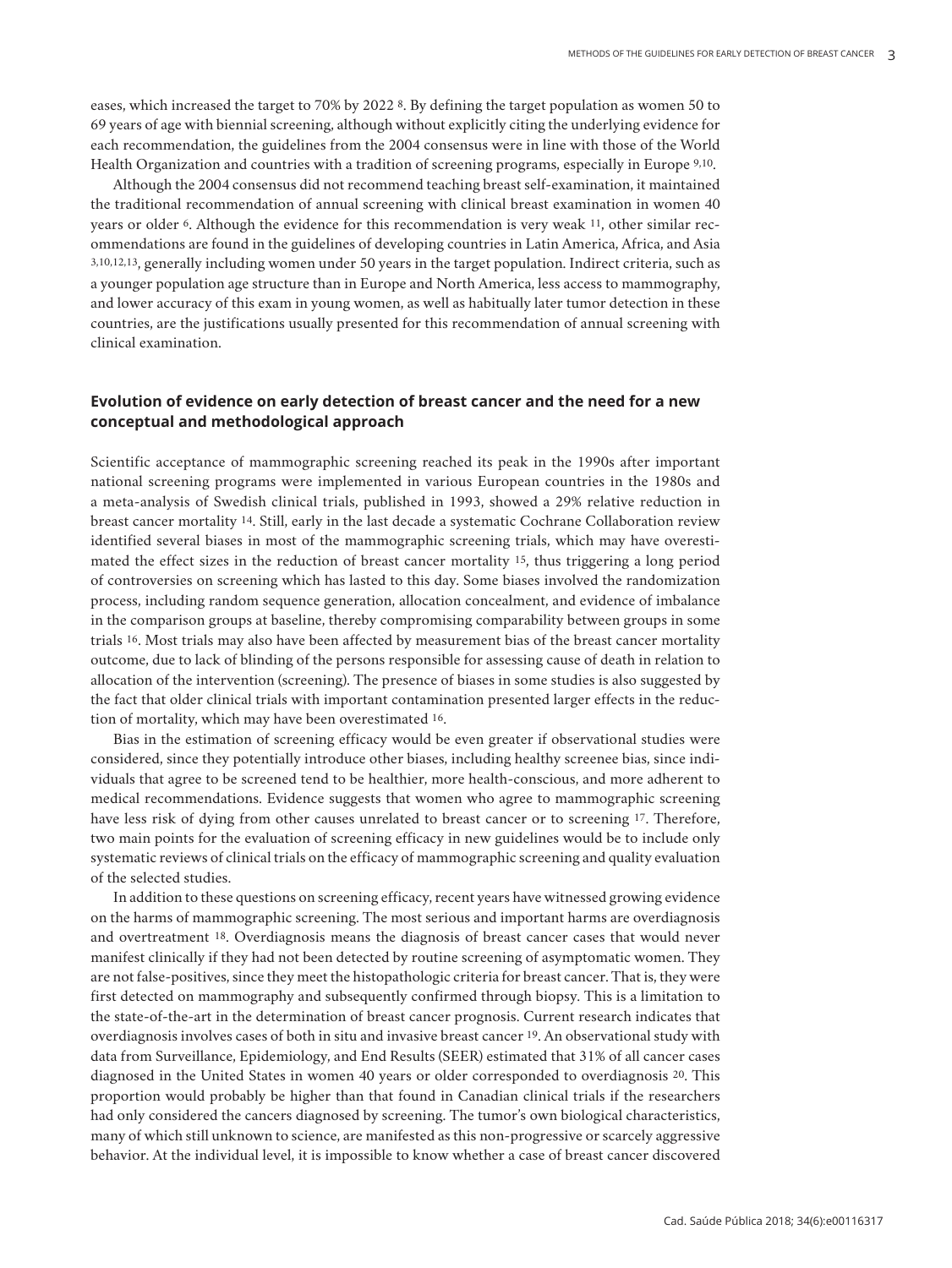by screening is overdiagnosis or not, generating overtreatment in most of these cases. Thus, unnecessary treatments are performed with no benefit whatsoever for the women, and potentially producing health harms due to the inherent risks of the existing treatments.

The inclusion of harms associated with screening is another innovative characteristic of the new guidelines, especially in the Brazilian context, where this kind of outcome is rarely addressed in clinical guidelines. A recent systematic review found that 69% of guidelines that were identified for cancer prevention or early detection either failed to quantify the harms and benefits or presented them asymmetrically 21. Thus, although the inclusion of harm outcomes is recommended by GRADE (Grading of Recommendations, Assessment, Development, and Evaluation), its implementation in guidelines for early detection of cancer is still incipient, even in the international context. One possible explanation is that historically, harms resulting from screening have not been investigated adequately, even in clinical trials focusing specifically on the subject. In a review that assessed 57 clinical screening trials, even the most important harms such as overdiagnosis and false-positive results were only quantified in 7% and 4% of the studies, respectively 22.

The new guidelines also include the evaluation of alternative screening methods widely used in clinical practice, like clinical breast examination, teaching breast self-examination, and ultrasonography, which also required a more rigorous assessment of their efficacy and risks. This also applies to emerging methods or that could potentially be used in breast cancer screening, like magnetic resonance imaging, breast tomosynthesis, and thermography.

Considering this body of evidence, the new guidelines are also expected to address the balance between these risks and the possible benefits of each screening proposal. Another important innovation is that the recommendations should be accompanied by an estimate of the level of certainty associated with each of them. The GRADE system was chosen by the guidelines steering committee for conducting the synthesis and grading the quality of evidence and strength of the recommendations 23. Some of the advantages of the GRADE approach over other methods for drafting recommendations are the definition of the quality of evidence for each outcome and the fact that this evaluation is not only related to the study design. Another great advantage is that in GRADE, the recommendations do not depend only on the quality of evidence, but also include the balance between harms and possible benefits. With this system, even evidence from randomized clinical trials can have its level of evidence reduced if the following limitations are identified: risk of bias, imprecision in effect size measurement, inconsistency (or heterogeneity), indirectness (such as proxy outcomes or differences between the study population and the consensus population), or publication bias 24.

Another innovation in the new guidelines was the division of the early detection strategies into two distinct fields: screening and early diagnosis. Screening is the application of tests in asymptomatic individuals, while early diagnosis refers to the strategies for women with signs and symptoms suggestive of breast cancer 10. Evidence has shown that delays of more than three months between the onset of symptoms and initiation of breast cancer treatment results in a 5% mean decrease in patient survival 25. The overemphasis on screening in some guidelines is based on the false premise that with wide coverage of mammographic screening, the symptomatic cases would practically disappear, which has not proven to be the case, even in countries with well-consolidated national screening programs 25.

Early diagnosis strategies can take various forms, but they should be based on the following triad: (1) population awareness-raising on cancer signs and symptoms, together with adequate access to health services for symptomatic cases; (2) clinical evaluation with high-quality and timely diagnostic confirmation; and (3) quality and timely access to adequate treatment for confirmed cancer cases 10. The first two dimensions of these were included in the scope of the new guidelines and translated into three different strategies. The first was the so-called "breast awareness" strategy, based on the promotion of women's own knowledge of their breasts in different life phases, acknowledging what is normal and habitual for each woman and the suspicious findings for breast cancer, aimed at streamlining and upgrading access to health services. The second evaluation strategy was the identification of suspicious signs and symptoms in primary care and priority referral for diagnostic confirmation, aimed at a referral flow to secondary care that avoids repetitive consultations in cases with strong clinical suspicion of breast cancer. The third strategy was diagnostic confirmation in a single service (or one stop clinic), aimed at decreasing the time between the various stages of diagnostic confirmation in symptomatic cases until final determination of the diagnosis, including clinical, histologic, and imaging assessment.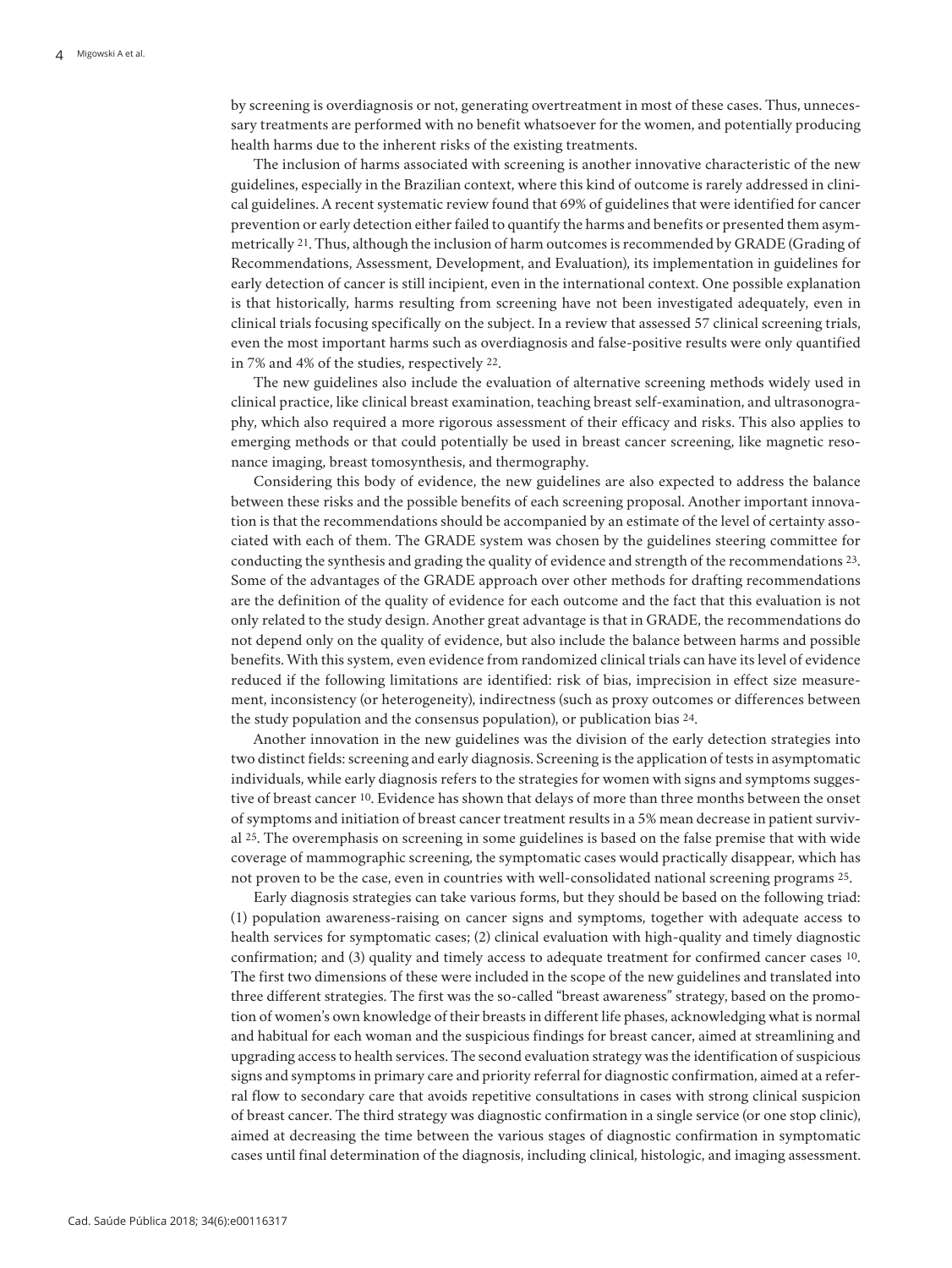### **Stages and methods in the drafting process for new guidelines**

The guideline development stages include formulation of the research question, search, selection, evaluation of the quality and synthesis of the evidence, drafting of the recommendations, and production of the final text. Still, before beginning the drafting itself, the first step should be the creation of the steering committee. In the Brazilian case, there was the need for first paradigm shift in relation to the traditional model, from a team that merely monitors the experts' work administratively to a steering committee capable of defining methods to be used in each development stage, in order to innovate and overcome the prevailing development standards. A steering committee was thus formed, consisting of members from various areas of the Ministry of Health and two outside experts from the academic community, with the aim of forming a group with expertise in systematic reviews and evidence-based medicine, capable of defining the scope and methods for drafting guidelines. Next, a development group was formed to add expertise on the theme of "early detection of breast cancer" and the method to be used, that is, expertise for conducting systematic literature reviews and critical assessment of the evidence. Some members of the steering committee (50% of the total) also participated in the development group, and two of these members also had a role in coordinating the drafting process.

In the absence of uniform methods for guidelines development in Brazil, the option to standardize the process and even the development group's expertise was to create a manual of methods. As a pioneering initiative in the country, this manual also served as the basis for producing a manual of methodological guidelines for drafting clinical guidelines, under the Ministry of Health 24.

As for editorial independence, one strategy was the inclusion of external experts (non-Ministry of Health) in both the steering committee and the development group. No recommendation proposed by the development group was changed by the steering committee, and there was no outside interference in the drafting process at any time. The only external interference in the drafting process was at the beginning, with a request to broaden the scope and to establish a short drafting deadline. These two issues were clearly related to the expectation raised by the traditional drafting model for clinical guidelines, which had allowed a very wide scope and a very short drafting timeline, as with the consensus in 2004.

Thus, the main problem became the lack of direct involvement by other important actors, like groups from organized civil society and medical specialty societies (the latter had just published their own consensus, based on expert opinion). The solution was to use a public consultation in which the contributions by these actors would be assessed with the same methods and rigor as any other evidence identified during the drafting process.

Three main steps were taken to manage conflicts of interest. The first was to adopt the method for selection of evidence based on blind peer review, with discordant cases assessed by a third independent reviewer, in the same way as with traditional systematic reviews. This procedure also aimed to decrease the likelihood of errors in the selection process. The other procedure was to keep the steering committee and development group from including any specialists with economic interests in the screening procedures, which would inevitably create a conflict of interest. This was considered an important procedure, since the development group would have to be free to recommend abandoning mammographic screening if necessary. There is evidence that the inclusion of this type of specialists in drafting breast cancer screening guidelines is associated with higher likelihood of favorable recommendations for mammographic screening 26. This issue can be challenging for other guidelines in which it is not possible, in terms of expertise, to form a development group without including this type of professional. For these cases, a rule was elaborated for managing conflicts of interest, published elsewhere 24. The third procedure was the recording and subsequent disclosure of potential conflicts of interest by all the participants, along with the guidelines, as well as a detailed description of each member's participation 2.

Following the formation of the steering committee, the next step was definition of the scope, a key stage in the drafting process, since an excessively broad scope can hinder the drafting of evidencebased guidelines and compromise the quality, due to the workload. The scope excluded topics like primary prevention, evaluation of the risk of developing cancer, approaches to the high-risk population, diagnostic confirmation, prognosis, staging, treatment, and palliative care. Cost issues were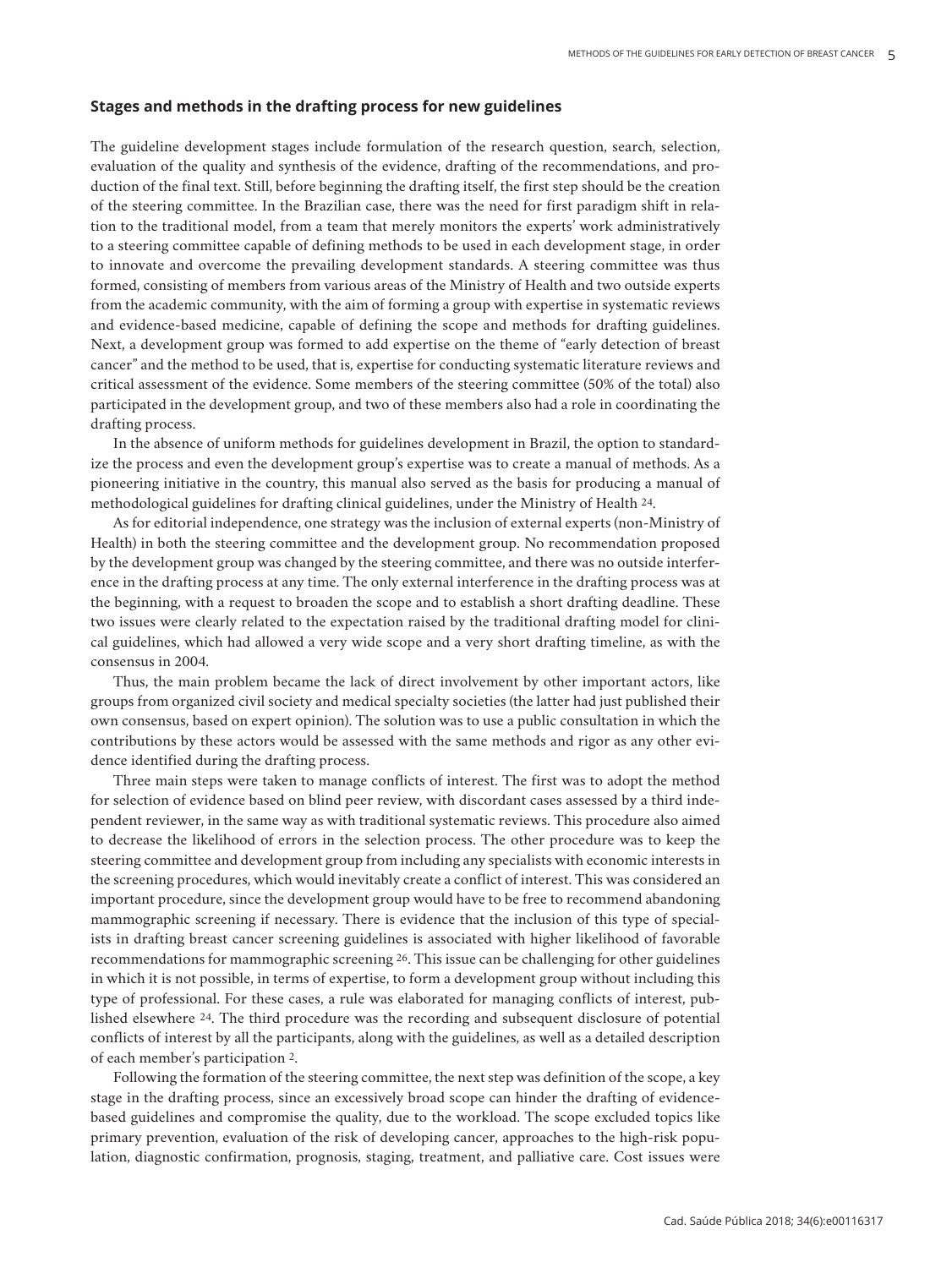also excluded. Although the cost dimension is one criterion in drafting recommendations under the GRADE system, the steering committee opted not to include it, in order to make clear that the only criteria used in the recommendations would be the scientific quality of the evidence and the balance between risks and possible benefits for the population's health, associated with each intervention. In other words, the focus was health and not financial cost, even though the latter is also a relevant dimension from the health system's perspective, so that this choice can be considered a limitation to these guidelines.

Based on the scope of the guidelines, 13 structured research questions were formulated, containing the following eligibility criteria: target population, intervention, comparison, outcome, and study design (PICOS). The information sources were: MEDLINE (via PubMed), LILACS (via BVS Prevention and Cancer Control), Embase, and Cochrane Library (including at least Systematic Cochrane Reviews, DARE, and Cochrane Central Register of Controlled Trials – CCTR). Next, search strategies were elaborated, based on these criteria for each question or for a set of interventions grouped by the same type of intervention (mammography and other imaging tests). Details on the research questions, search strategies, and PICOS eligibility criteria are available in the Supplementary Material (see http://cadernos.ensp.fiocruz.br/csp/public\_site/arquivo/material-suplementar-ingles\_2381.pdf). Unlike a classical systematic review, the process prioritized the selection of syntheses from the literature, in systematic review format. Primary studies were only included in the absence of systematic reviews or in case these reviews were outdated. This strategy was particularly important in the case of questions for which there was little published research, as in the case of questions on early diagnosis. The search for evidence was performed jointly with two librarians specialized in search strategies and references, in order to guarantee the sources' comprehensiveness, balance in the article retrieval, and the retrieved records' precision, in order to respond to the specificity of the questions 27.

Systematization of the search for evidence considered the application of validated filters according to study design, management of located references, and documentation of the entire process to guarantee transparency, reproducibility, and use of the guidelines. Participation by these professionals in the methodological development of guidelines is also new to the health information field in Brazil and is associated with quality improvement in the search strategies used in systematic reviews in the international literature 28. In the screening questions, outcomes were not used to comprise the search strategies, in order to increase the strategies' sensitivity. A conceptual analysis was elaborated for the representation and translation of the main terms in each question's variables. These conceptual blocks included terms extracted from the controlled vocabularies of the reference bases, in association with free terms in the "title" and/or "abstract" fields. The use of free terms with synonyms from the controlled vocabularies or terms not otherwise covered aimed to increase the search strategies' sensitivity. The combination of free terms and MeSH terms is essential for retrieving recently inserted new articles and updated articles, as well as for those in which there is no indexation in the PubMed records 29. The study designs (randomized controlled trials and systematic reviews) were represented in the search strategies by means of validated filters for the respective types of design 30.

Selection of the 3,488 references retrieved in the searches was performed by the drafting through evaluation of the articles' abstracts and titles, besides evaluation of duplication between databases. Selection of the titles and abstracts was done in pairs to guarantee that each reference was evaluated by two reviewers independently and blindly. In this stage, the titles and abstracts were classified as eliminated or not eliminated. Articles classified as not eliminated were retrieved as full text for a more detailed evaluation and their subsequent inclusion or exclusion as evidence in the guidelines. In case of disagreement between the experts, a third member of the team was asked to classify the article.

The previously defined inclusion and exclusion criteria were used in the selection of articles related to the defined clinical questions. These criteria were applied twice: first in the title and the analysis of the abstracts and later in the evaluation of the complete article. This two-stage process is similar to the one used to draft systematic reviews and was planned to minimize errors and to be efficient, transparent, and reproducible. The selection of each complete article followed the previously defined inclusion/exclusion criteria for articles, according to the review protocol, based on the questions' definition in the PICOS format.

At the end of the selection process, the remaining articles had their quality critically evaluated using the criteria set by the steering committee for each study design, as shown in Box 1. The use of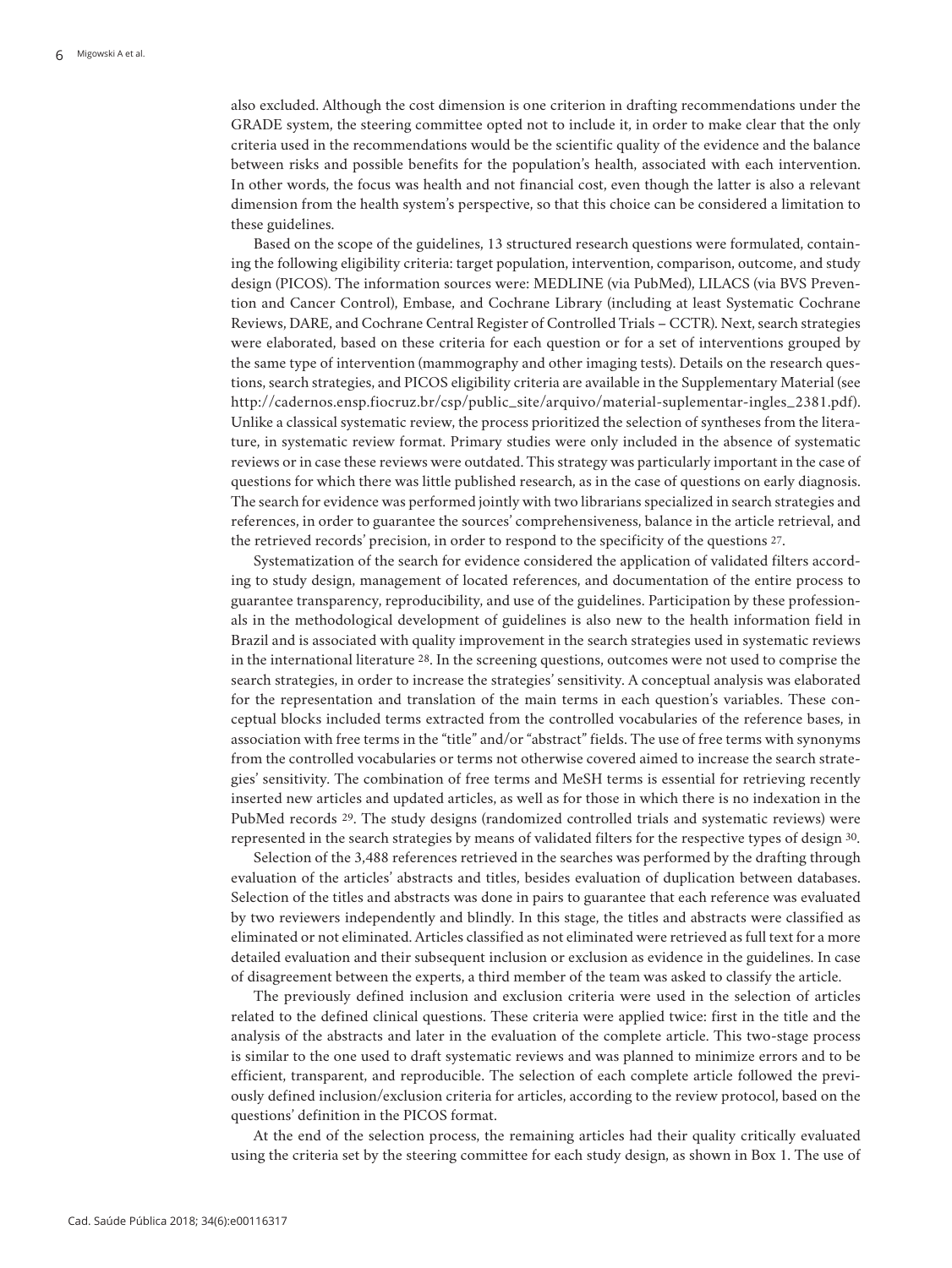#### **Box 1**

Quality assessment criteria for systematic reviews.

| <b>DOMAIN</b>               | <b>EVALUATION QUESTION</b>                                                                             | <b>COMPLEMENT</b>      |
|-----------------------------|--------------------------------------------------------------------------------------------------------|------------------------|
| Design                      | Is the design in the primary studies included in the review the same as that of the<br>PICOS question? |                        |
| Search                      | Does the methods section describe how all the relevant studies were located and<br>selected?           |                        |
|                             | Were searches done in all the relevant databases?                                                      |                        |
|                             | Was a search done in the "grey literature"?                                                            |                        |
|                             | Was a manual search of the journals performed?                                                         |                        |
|                             | Did the authors check the references of all the retrieved articles?                                    |                        |
|                             | Were articles in all languages included?                                                               |                        |
|                             | Did the reviewers contact authors to obtain access to unpublished studies?                             |                        |
| Selection                   | Are the selection criteria for studies described?                                                      |                        |
|                             | Was the selection done by at least two independent (blinded) reviewers?                                |                        |
| Validity of primary studies | Does the methods section describe how each study's validity was evaluated                              |                        |
|                             | (potential biases)?                                                                                    |                        |
|                             | Did the majority of the selected studies present                                                       | high risk of bias?     |
|                             |                                                                                                        | moderate risk of bias? |
|                             |                                                                                                        | low risk of bias?      |
| Publication bias            | Were fewer than 10 studies selected?                                                                   |                        |
|                             | In case more than 9 studies were selected, was the presence of publication bias                        |                        |
|                             | investigated?                                                                                          |                        |
|                             | Was the presence of publication investigated with                                                      | funnel graph?          |
|                             |                                                                                                        | Egger regression?      |
|                             |                                                                                                        | trim and fill method?  |
| Heterogeneity               | Were the studies' results all in the same direction?                                                   |                        |
|                             | Was there a statistical test to verify whether the studies' results were                               |                        |
|                             | heterogeneous?                                                                                         |                        |
|                             | Was there statistically significant heterogeneity?                                                     |                        |
|                             | In case of statistically significant heterogeneity, was it discussed and explored by                   |                        |
|                             | the authors via subgroup analysis or meta-regression?                                                  |                        |
|                             | Describe the I <sup>2</sup> value.                                                                     |                        |

these instruments supported the assessment of risk of bias according to GRADE. After this stage, the body of evidence for each outcome had its evidence assessed according to the GRADE system criteria, as described previously, and provided a basis for drafting the recommendations, along with each intervention's risk-benefit balance. Articles not retrieved in the searches but known previously to the guest experts were treated the same way as the articles retrieved in the previously described searches and could either be included in or excluded from the body of evidence for a given clinical question. Finally, the recommendations were drafted according to the GRADE system, with classification of the quality of evidence and strength of the recommendations for the clinical guidelines 23, considering not only the quality of the body of evidence for each outcome, but also the respective intervention's risk-benefit balance.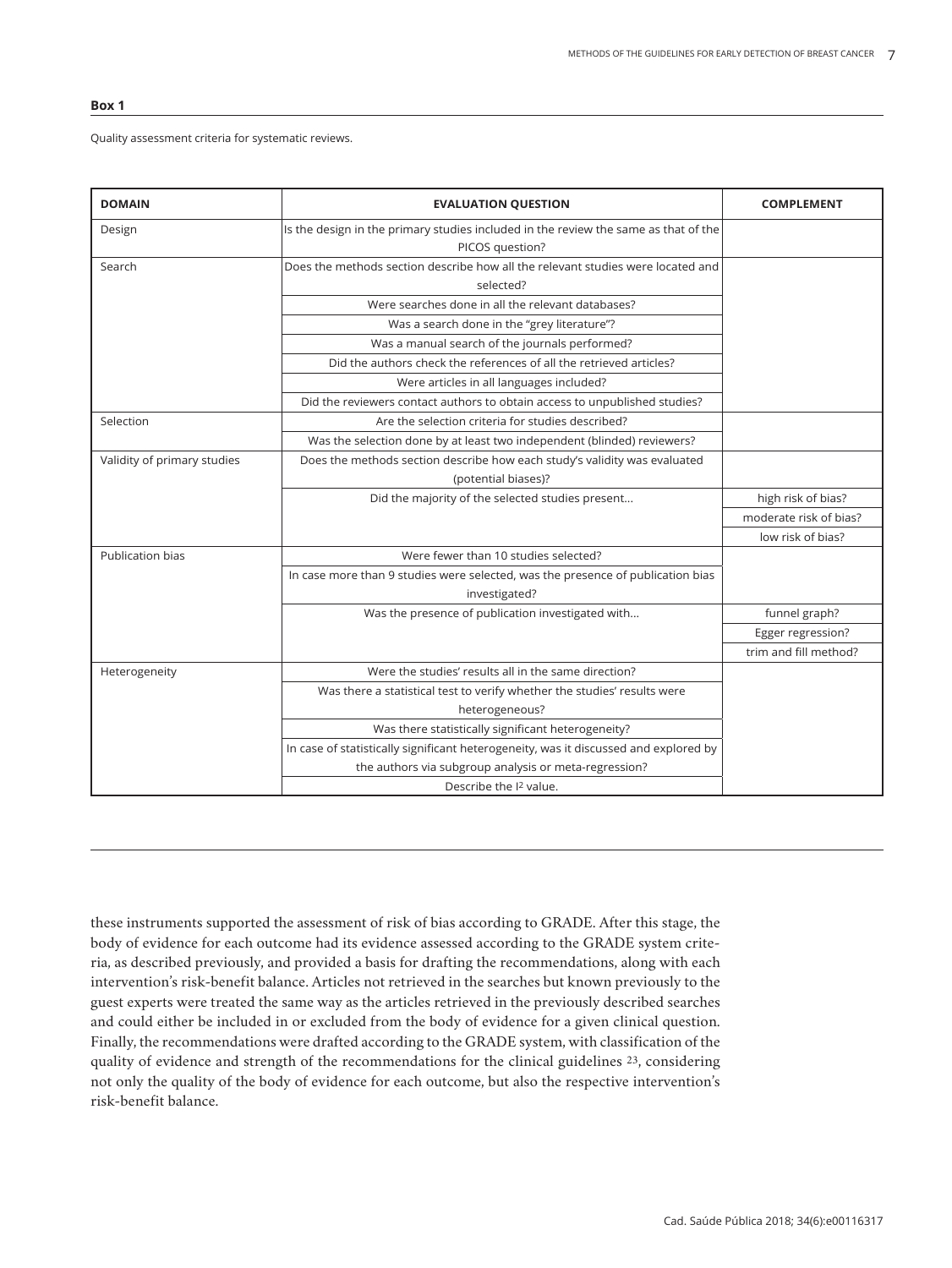#### **Implications for the chosen methods**

Out of the entire complex drafting process, perhaps the stage that most influenced the recommendations was the formulation of questions with the respective eligibility criteria, precisely a stage that is not usually present in guidelines using traditional methods. An example was the decision to limit the study design to randomized trials in the questions on the efficacy of screening strategies. This restriction was essential for controlling biases that are likely to be present in observational studies, especially selection bias, as well as confounding factors, whether known or unknown.

Another critical aspect addressed in this stage was the choice of outcomes for each research question. In the evaluation of breast cancer screening efficacy, traditional and clinically relevant outcomes in oncology, like survival time and staging distribution, are not valid. This is because they result in spurious inferences concerning screening efficacy, since they are susceptible to overdiagnosis and length-time and lead-time bias 31. The lack of validity (bias risk) in these outcomes occurs even when they are used in high-quality randomized and controlled clinical trials, since these biases are inherent to screening. Breast cancer is a heterogeneous disease and can present in various forms, clinically more aggressive or indolent, depending on the tumor's various biological characteristics. The less aggressive forms have a long asymptomatic period and are thus more likely to be identified by screening. When comparing women who had breast cancer identified by screening and those whose cancer was identified by signs and symptoms, the tumors in the latter group tend to be more aggressive. Length-time bias occurs when evaluating outcomes like survival in these two groups, and it is believed that the difference in outcome is due to the screening and treatment of diagnosed cases, when in fact the former group's prognosis is better even in the absence of these interventions (i.e., spurious causal inference). Screening necessarily introduces lead time in the date of the cancer diagnosis. Therefore, when comparing women whose breast cancer was identified by screening to those whose cancer was identified by signs and symptoms, the screened group will have longer survival due to the lead time, even if there was no effect from screening on the women's real survival. In such cases, in fact, screening does not give additional life, but rather lead time living with the breast cancer diagnosis. The use of survival time as an outcome in screening studies introduces lead-time and length-time biases, and conclusions on the screening method's efficacy are spurious.

Even if the selection of mortality as outcome would control these biases, it would still be necessary to select which outcome is considered "critical" according to GRADE: all-cause mortality or breast cancer-specific mortality. According to GRADE, critical outcomes are highly influential in determining the overall level of evidence for each research question. The reduction of breast cancer mortality may not be translated as a real experience of prolonging life if screening increases the risk of dying from other causes, in addition to being more susceptible to biases. Furthermore, since deaths from other causes are much more frequent, a possible reduction in breast cancer-specific mortality becomes "diluted" to the point of making the studies' statistical power insufficient for detecting a significant difference in all-cause mortality, despite the high number of screened participants. The methodological option here was to consider breast cancer-specific mortality as the critical outcome and penalize the quality of evidence, given the possibility of biases. This penalization and the borderline balance between the risks and benefits of mammographic screening 11 were the two factors that resulted in the weakly favorable recommendations for screening, even in the 50 to 69-year target population. For women in other brackets, the imprecision of the effect estimates (wide confidence intervals) in the meta-analyses resulted in further penalizing the quality of the evidence. If all-cause mortality had been considered the only critical outcome, the conclusion would have been lack of evidence of efficacy in mammographic screening, resulting in a recommendation against screening in any age bracket, since it would refute the evidence of benefits and that screening is associated with various harms.

Another important methodological definition was the non-incorporation of long-term follow-up results after the conclusion of mammographic screening clinical trials. Thus, the differences in the dates of the selected systematic reviews on this theme were not considered a relevant problem, since the mammographic screening clinical trials are old and their original results were published some time ago (the most recent one, the UK Age Trial, had its findings published in 2006 and only referred to women in the 40 to 49-year age bracket). Therefore, it is not expected to find great variability in the results of the selected systematic reviews, although the dates differ. The inclusion of more recent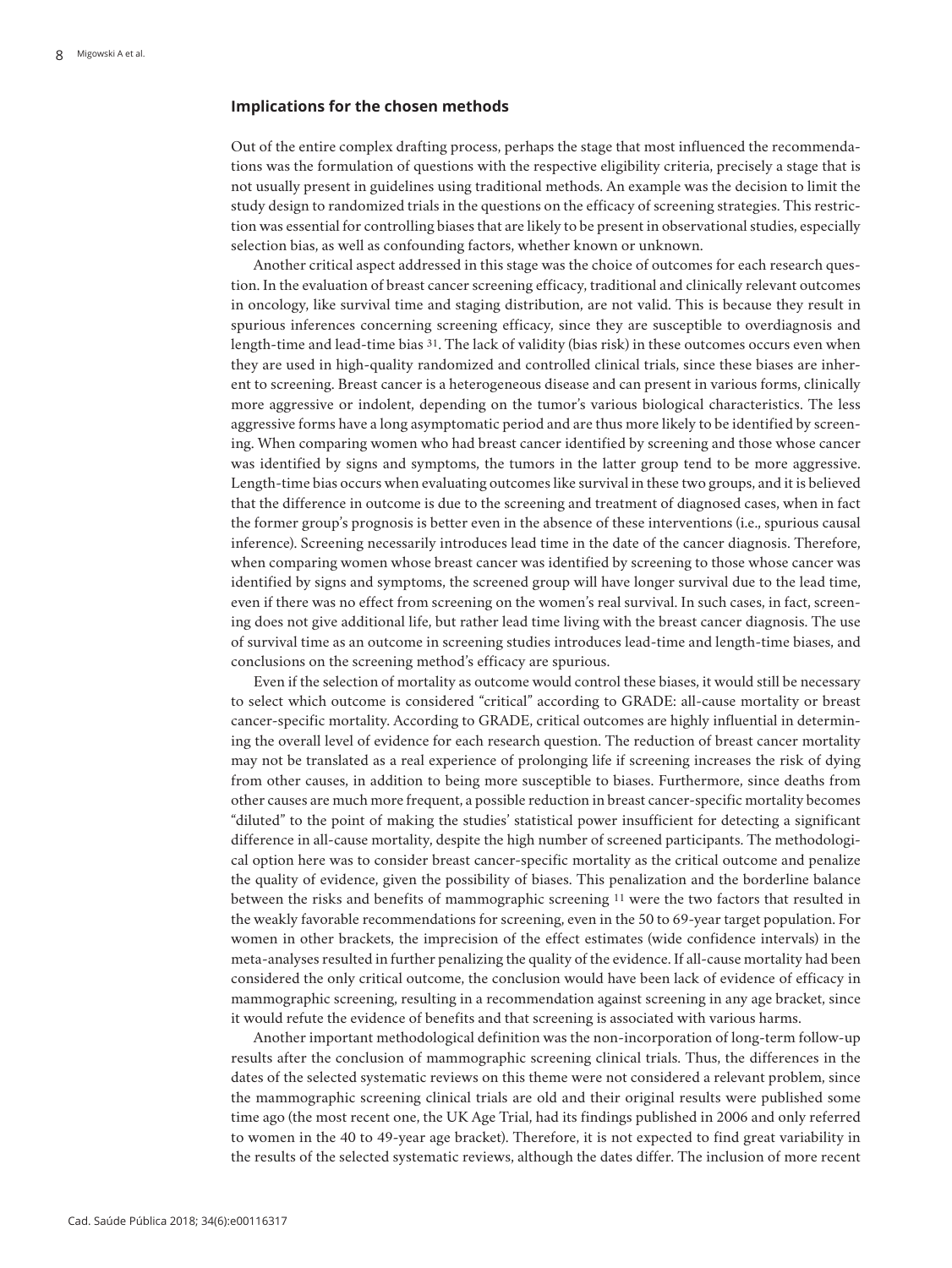results based on follow-up after completion of the study (often decades later) increases the problem of contamination of the control group by screening and tends to dilute its effect, even though this decrease is small 32. The same applies to estimates of overdiagnosis, i.e., contamination of the control group tends to dilute its magnitude 33. Currently there is already evidence that the lead time with screening is roughly less than four years (generally one year) and that five years after completion of the clinical trials it is already possible to have reliable estimates of the overdiagnosis rate 34,35. What actually creates important discrepancies in the calculation of overdiagnosis is the denominator used 34. In the current guidelines, we opted to use total cancers detected by mammographic screening as the denominator, since larger denominators like total cancers detected in the experimental group in long follow-up times after completion of the trials greatly dilutes the estimates of overdiagnosis 34.

### **Advantages of the new methodological approach**

The main advantages of evidence-based guidelines compared to the traditional drafting model based on expert consensus are greater transparency, reproducibility, clarity of presentation, and control of risk of bias 36. These qualities allow readers to identify how the evidence was searched, selected, and used to generate recommendations. Box 2 summarizes the principal methodological differences between the approach taken here and other national guidelines for early detection of breast cancer.

The evidence-based guidelines method appeals to health professionals (at least theoretically), due to its greater reliability. However, the term "evidence" is worn out and its meaning is still not totally clear to the majority of these professionals. In fact, expert opinion is a source of evidence, as is the result of a study chosen by convenience. The fact that the term "evidence-based" is now timeworn has led to difficulty in communicating it to users of guidelines (health professionals and managers and the general population), due to discordant recommendations between diverse actors with legitimacy vis-à-vis public opinion. The current proposal's main difference is that the recommendations have to be based on the best available evidence. The proposal thus takes into account: systematic search, selection based on predefined eligibility criteria, and quality assessment of the studies. Although it was not used in the

#### **Box 2**

Comparison of methods between Brazilian guidelines for breast cancer early detection.

| Criteria pertaining to the methodological rigor of<br>development, transparency and reproducibility of | <b>Breast cancer 2004</b><br>consensus * | New guidelines of three<br>Brazilian medical societies ** | <b>New national</b><br>guidelines *** |
|--------------------------------------------------------------------------------------------------------|------------------------------------------|-----------------------------------------------------------|---------------------------------------|
| the process                                                                                            |                                          |                                                           |                                       |
| Was there a systematic literature search?                                                              | <b>No</b>                                | <b>No</b>                                                 | Yes                                   |
| Were the eligibility criteria for article selection                                                    | <b>No</b>                                | <b>No</b>                                                 | Yes                                   |
| specified?                                                                                             |                                          |                                                           |                                       |
| Was there double-blind article selection?                                                              | <b>No</b>                                | <b>No</b>                                                 | Yes                                   |
| Were the main harms from the target interventions                                                      | <b>No</b>                                | <b>No</b>                                                 | Yes                                   |
| specifically considered in the recommendations?                                                        |                                          |                                                           |                                       |
| Were the effect sizes of the benefits and harms                                                        | N <sub>o</sub>                           | <b>No</b>                                                 | Yes                                   |
| considered in the recommendations?                                                                     |                                          |                                                           |                                       |
| Were the existing uncertainties (especially statistical                                                | N <sub>o</sub>                           | <b>No</b>                                                 | Yes                                   |
| significance and risk of bias) considered in the                                                       |                                          |                                                           |                                       |
| recommendations?                                                                                       |                                          |                                                           |                                       |
| Were the conflicts of interest reported?                                                               | <b>No</b>                                | <b>No</b>                                                 | Yes                                   |

<sup>\*</sup> Instituto Nacional de Câncer 6;

<sup>\*\*</sup> Urban et al. 41;

<sup>\*\*\*</sup> Migowski & Dias 2.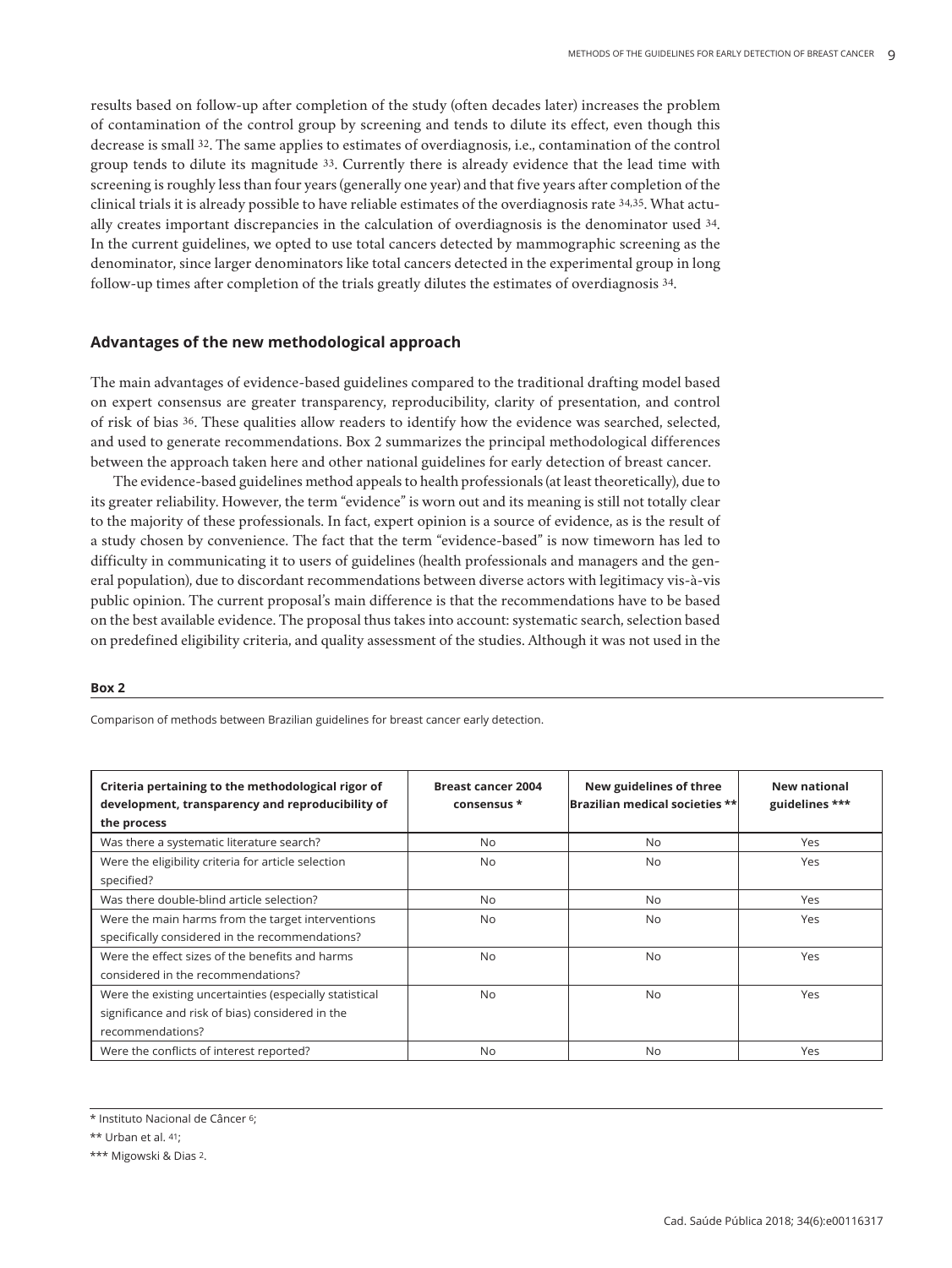current guidelines, the classification of "levels of evidence" of the Oxford Centre for Evidence Based Medicine (CEBM) is a good example of this difference. In that classification, systematic reviews with homogeneity of meta-analyses of randomized clinical trials are considered the highest level of evidence for intervention studies, while expert opinion appears as the lowest level of available evidence.

A good example of the qualitative leap in support for clinical decision-making with the new methods is the "6 S model" 37. In this model, evidence-based guidelines are close to the top of the symbolic pyramid representing the hierarchy of sources of evidence for clinical decision-making. Such clinical guidelines are classified as a "summary", since they are capable of synthetizing the evidence from systematic reviews and primary studies comprising the pyramid's base 31, clearly distinguishing them from guidelines that simply cite primary studies to base their recommendations.

In screening, the expert's opinion undergoes other spurious inferences stemming from personal clinical experience. This occurs because length-time and lead-time biases give the impression of better prognosis in screened women, even in the absence of real efficacy. Traditionally, screening studies and guidelines tend not to present information on harms, while inducing an overestimated interpretation of their benefit due to their use of relative measures of comparison rather than absolute differences in the risks between screened and unscreened individuals, which would be more recommendable.

### **Limitations of the approach**

Greater complexity and longer drafting time are disadvantages of the approach taken here when compared to the traditional expert consensus model. The tension between the demands' urgency and scope and the need for greater rigor in the drafting methods will be determinant factors for the feasibility of consolidation of the proposed new model for drafting clinical guidelines in Brazil.

Non-inclusion of patients in the drafting process is also a limitation. This issue was discussed by the guidelines steering committee, and the decision against this procedure was based on evidence of a tendency to overestimate the risk of death from breast cancer and the effect of mammographic screening 38. This is reinforced by equivocal technical messages by the health professionals themselves 39. The risks are generally unknown and difficult to understand even for health professionals, such as: false-positive results, overdiagnosis, overtreatment, and cancers induced by ionizing radiation from tests. A possible improvement in future versions would be to succeed in transforming these more direct outcomes, such as morbidity and mortality caused by screening, which would allow a more objective judgment on values and preferences.

Another limitation was the synthesis of evidence from systematic reviews. It was a qualitative synthesis that presented the results of each systematic review in the summary of findings. This limitation was not considered important, since there was no discrepancy in the efficacy results. As for overdiagnosis, the existing discrepancies refer mainly to the denominator used in the calculation, as discussed above.

Another limitation of the current guidelines, particularly in relation to evaluation of the effectiveness of mammographic screening, is that recent decades have seen a decrease in case-fatality in locally advanced cases and palpable tumors in general, due to improvement in adjuvant therapy 40. Thus, the difference in prognosis decreased between non-palpable tumors detected by screening mammography and those detected clinically, which very probably also reduces the effectiveness of screening in the reduction of breast cancer mortality in more recent cohorts. Since the mammographic screening clinical trials are old, they generally fail to reflect this change. Therefore, for the current reality this external validity problem was assessed as indirect evidence of effectiveness, weakening the favorable recommendation for screening.

It is important to recall that none of the mammographic screening trials was conducted in Brazil, and that the current guidelines did not quantitatively estimate the benefits and harms in the country. In order to attempt to address this problem, the recommendations were penalized as indirect evidence, especially in the North of the country, where breast cancer incidence and mortality are lower.

As mentioned above, for quality assessment of the selected studies for backing the evaluation of bias risk by GRADE, criteria were created, based on preexisting instruments in the literature. Comparison of the criteria used for quality evaluation of systematic reviews (Box 1) and the AMSTAR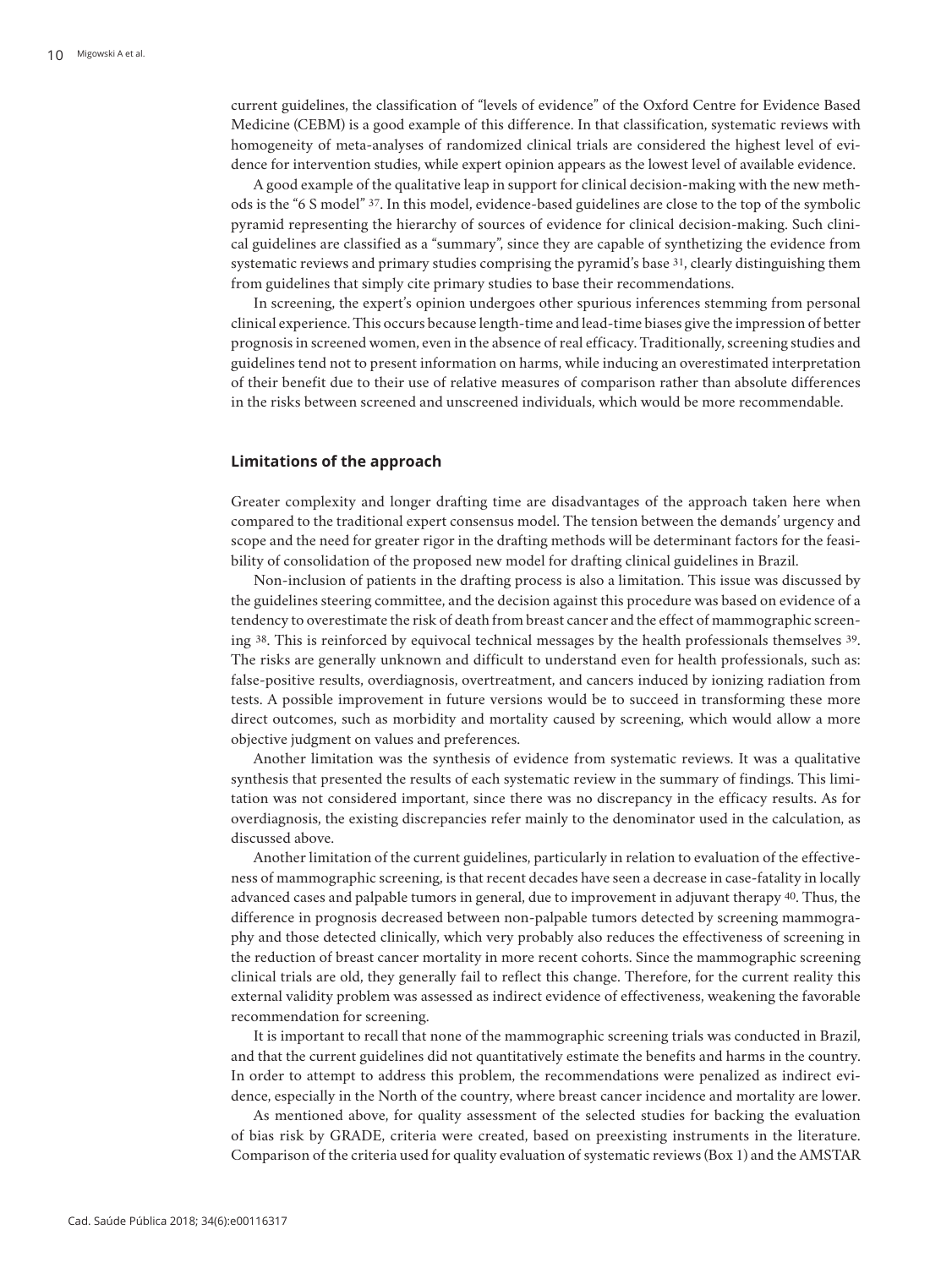instrument 24 shows that the criteria used here contemplate all the dimensions evaluated by this instrument. The only issue not addressed in any way by the adopted criteria is the existence of a protocol. However, we do not see this as an important limitation, since it is standard practice in the main selected systematic reviews, such as Cochrane Collaboration reviews and the Canadian and U.S. task forces (CTFPHC and USPSTF).

### **Conclusion**

The drafting methods used here produced a paradigm shift for drafting guidelines in Brazil. The new approach also raises challenges, like the need for more drafting time and the addition of new actors with knowledge in systematic literature reviews and clinical epidemiology. The method's main advantages are greater transparency, reproducibility, and validity in the drafting process. For this, it is essential that the clinical guidelines explicitly consider in each recommendation the uncertainties involved in the decision-making process and the magnitude of each intervention's benefits, as well as a comparison to the associated risks. This is particularly relevant in cancer screening due to the various biases involved in the evaluation of its efficacy and the borderline risk-benefit ratio.

### **Contributors**

A. Migowski undertook the literature review and conceived, wrote and revised the paper. A. T. Stein, C. B. T. Ferreira, D. M. T. P. Ferreira, and P. Nadanovsky collaborated to the writing and review of the paper.

#### **References**

- 1. Ronsoni RDM, Pereira CCA, Stein AT, Osanai MH, Machado CJ. Avaliação de oito Protocolos Clínicos e Diretrizes Terapêuticas (PCDT) do Ministério da Saúde por meio do instrumento AGREE II: um estudo piloto. Cad Saúde Pública 2015; 31:1157-62.
- 2. Migowski A, Dias MBK, organizadores. Diretrizes para a detecção precoce do câncer de mama no Brasil. Rio de Janeiro: Instituto Nacional de Câncer José Alencar Gomes da Silva; 2015.
- 3. Adib SM, El Saghir NS, Ammar W. Guidelines for breast cancer screening in Lebanon Public Health Communication. J Med Liban 2009; 57:72-4.
- 4. Instituto Nacional de Câncer. Falando sobre as doenças da mama. Rio de Janeiro: Instituto Nacional de Câncer; 1996.
- 5. Coordenação de Prevenção e Vigilância, Instituto Nacional de Câncer. Falando sobre câncer de mama. Rio de Janeiro: Instituto Nacional de Câncer; 2002.
- 6. Instituto Nacional de Câncer. Controle do câncer de mama: documento de consenso. Rio de Janeiro: Instituto Nacional de Câncer; 2004.
- 7. Ministério da Saúde. Diretrizes operacionais dos Pactos pela Vida, em Defesa do SUS e de Gestão. Brasília: Ministério da Saúde; 2006.
- 8. Ministério da Saúde. Plano de ações estratégicas para o enfrentamento das doenças crônicas não transmissíveis (DCNT) no Brasil 2011- 2022. Brasília: Ministério da Saúde; 2011.
- 9. Perry N, Broeders M, de Wolf C, Törnberg S, Holland R, von Karsa L, editors. European guidelines for quality assurance in breast cancer screening and diagnosis. Luxembourg: Office for Official Publications of the European Communities; 2006.
- 10. World Health Organization. Cancer control: early detection. WHO guide for effective programmes. http://www.who.int/cancer/pub lications/cancer\_control\_detection/en/ (accessed on 01/Feb/2017).
- 11. Migowski A. A interpretação das novas diretrizes para a detecção precoce do câncer de mama no Brasil. Cad Saúde Pública 2016; 32:e00111516.
- 12. Viniegra M. Cáncer de mama en Argentina: organización, cobertura y calidad de las acciones de prevención y control. Informe final julio 2010: diagnóstico de situación del Programa Nacional y Programas Provinciales. Buenos Aires: Organización Panamericana de la Salud; 2010.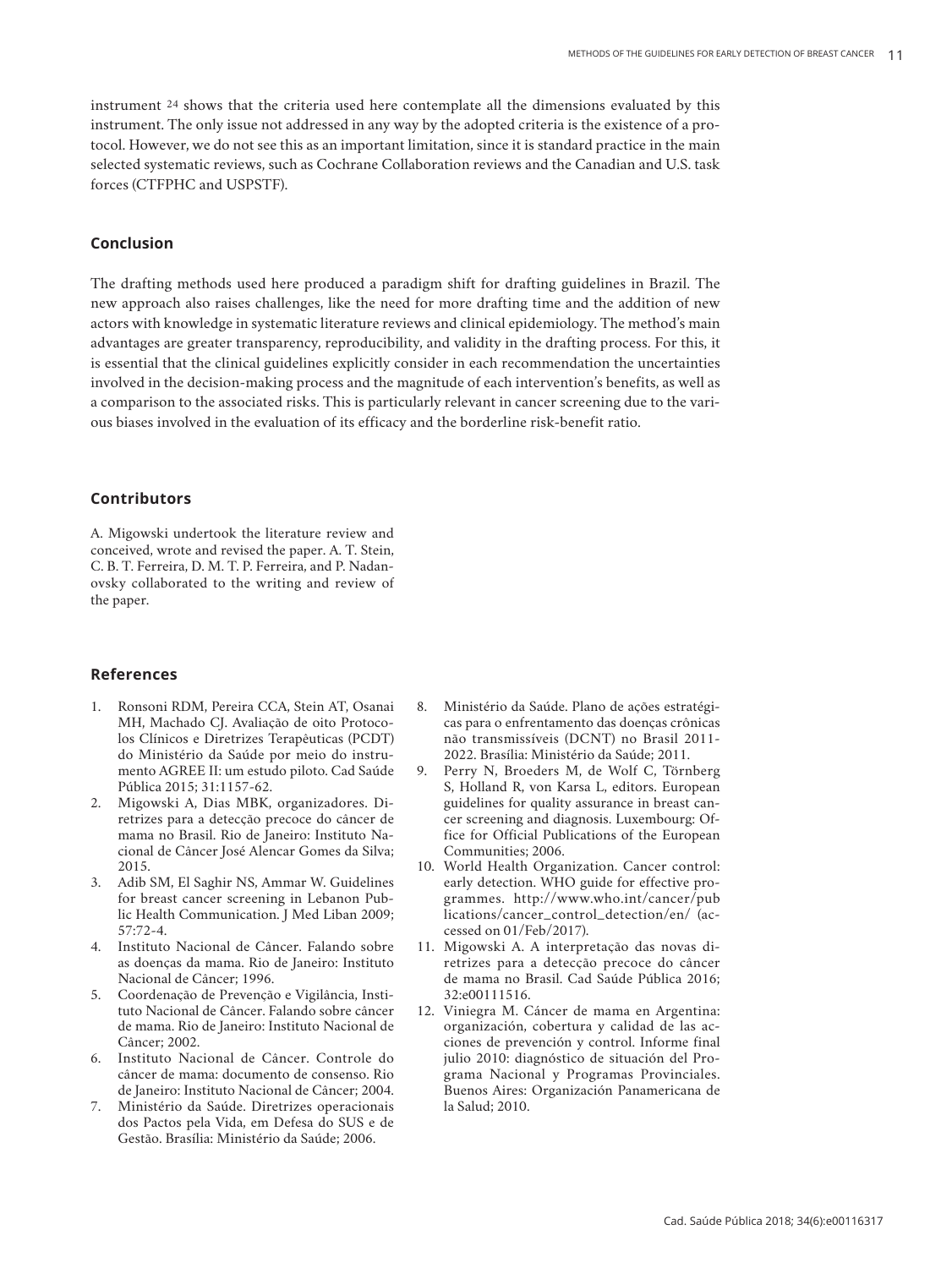- 13. Instituto Nacional de Cancerología. Reco mendaciones para la tamización y la detección temprana del cáncer de mama en Colombia. Bogotá: Instituto Nacional de Cancerología; 2006.
- 14. Gøtzsche PC, Olsen O. Is screening for breast cancer with mammography justifiable? Lancet 2000; 355:129-34.
- 15. Olsen O, Gøtzsche PC. Cochrane review on screening for breast cancer with mammogra phy. Lancet 2001; 358:1340-2.
- 16. Gotzsche PC, Nielsen M. Screening for breast cancer with mammography. Cochrane Data base Syst Rev 2011; (1):CD001877.
- 17. Gordis L. Epidemiology. Rio de Janeiro: Else vier; 2013.
- 18. Harding C, Pompei F, Burmistrov D, Welch HG, Abebe R, Wilson R. Breast cancer screen ing, incidence, and mortality across US coun ties. JAMA Intern Med 2015; 175:1483-9.
- 19. Miller AB, Wall C, Baines CJ, Sun P, To T, Narod SA. Twenty five year follow-up for breast cancer incidence and mortality of the Canadian National Breast Screening Study: randomised screening trial. BMJ 2014; 348:g366.
- 20. Bleyer A, Welch HG. Effect of three decades of screening mammography on breast-cancer incidence. N Engl J Med 2012; 367:1998-2005.
- 21. Caverly TJ, Hayward RA, Reamer E, Zik mund-Fisher BJ, Connochie D, Heisler M, et al. Presentation of benefits and harms in US Cancer Screening and Prevention Guidelines: systematic review. J Natl Cancer Inst 2016; 108:djv436.
- 22. Heleno B, Thomsen MF, Rodrigues DS, Jør gensen KJ, Brodersen J. Quantification of harms in cancer screening trials: literature re view. BMJ 2013; 347:f5334.
- 23. Andrews J, Guyatt G, Oxman AD, Alderson P, Dahm P, Falck-Ytter Y, et al. GRADE guide lines: 14. Going from evidence to recommen dations: the significance and presentation of recommendations. J Clin Epidemiol 2013; 66:719-25.
- 24. Migowski A, Fernandes MM, organizadores. Diretrizes metodológicas: elaboração de dire trizes clínicas. Brasília: Ministério da Saúde; 2016.
- 25. Richards MA, Westcombe AM, Love SB, Lit tlejohns P, Ramirez AJ. Influence of delay on survival in patients with breast cancer: a sys tematic review. Lancet 1999; 353:1119-26.
- 26. Norris SL, Burda BU, Holmer HK, Ogden LA, Fu R, Bero L, et al. Author's specialty and conflicts of interest contribute to conflicting guidelines for screening mammography. J Clin Epidemiol 2012; 65:725-33.
- 27. McGowan J, Sampson M, Salzwedel DM, Cogo E, Foerster V, Lefebvre C. PRESS Peer Review of Electronic Search Strategies: 2015 guideline statement. J Clin Epidemiol 2016; 75:40-6.
- 28. Rethlefsen ML, Farrell AM, Osterhaus Trzasko LC, Brigham TJ. Librarian co-authors corre lated with higher quality reported search strat egies in general internal medicine systematic reviews. J Clin Epidemiol 2015; 68:617-26.
- 29. Lefebvre C, Manheimer E, Glanville J. Search ing for studies. In: Higgins JPT, Green S, edi tors. Cochrane Handbook for Systematic Re views of Interventions. Version 5.1.0 (updated March 2011). The Cochrane Collaboration; 2011. http://handbook.cochrane.org.
- 30. McKibbon KA, Wilczynski NL, Haynes RB. Retrieving randomized controlled trials from medline: a comparison of 38 published search filters. Health Info Libr J 2009; 26:187-202.
- 31. Migowski A. A detecção precoce do câncer de mama e a interpretação dos resultados de estu dos de sobrevida. Ciênc Saúde Coletiva 2015; 20:1309.
- 32. Nelson HD, Fu R, Cantor A, Pappas M, Daeges M, Humphrey L. Effectiveness of breast cancer screening: systematic review and meta-analy sis to update the 2009 U.S. Preventive Services Task Force Recommendation. Ann Intern Med 2016; 164:244-55.
- 33. Nelson HD, Cantor A, Humphrey L, Fu R, Pap pas M, Daeges M, et al. Screening for breast cancer: a systematic review to update the 2009 U.S. Preventive Services Task Force Recom mendation. Rockville: Agency for Healthcare Research and Quality; 2016. (Report, 14- 05201-EF-1).
- 34. Zahl PH, Jørgensen KJ, Gøtzsche PC. Overesti mated lead times in cancer screening has led to substantial underestimation of overdiagnosis. Br J Cancer 2013; 109:2014-9.
- 35. Baines CJ, To T, Miller AB. Revised estimates of overdiagnosis from the Canadian Nation al Breast Screening Study. Prev Med 2016;  $90.66 - 71$
- 36. Khan GSC, Stein AT. Adaptação transcul tural do instrumento Appraisal of Guidelines for Research & Evaluation II (AGREE II) para avaliação de diretrizes clínicas. Cad Saúde Pública 2014; 30:1111-4.
- 37. DiCenso A, Bayley L, Haynes RB. ACP Journal Club. Editorial: accessing preappraised evi dence: fine-tuning the 5S model into a 6S mod el. Ann Intern Med 2009; 151:JC3-2, JC3-3.
- 38. Biller-Andorno N, Jüni P. Abolishing mam mography screening programs? A view from the Swiss Medical Board. N Engl J Med 2014; 370:1965-7.
- 39. Gigerenzer G. Full disclosure about cancer screening. BMJ 2016; 352:h6967.
- 40. Welch HG, Prorok PC, O'Malley AJ, Kramer BS. Breast-cancer tumor size, overdiagnosis, and mammography screening effectiveness. N Engl J Med 2016; 375:1438-47.
- 41. Urban LABD, Chala LF, Bauab SDP, Schaefer MB, Santos RP, Maranhão NMA, et al. Breast cancer screening: updated recommendations of the Brazilian College of Radiology and Di agnostic Imaging, Brazilian Breast Disease Society, and Brazilian Federation of Gyneco logical and Obstetrical Associations. Rev Bras Ginecol Obstet 2017; 39:569-75.